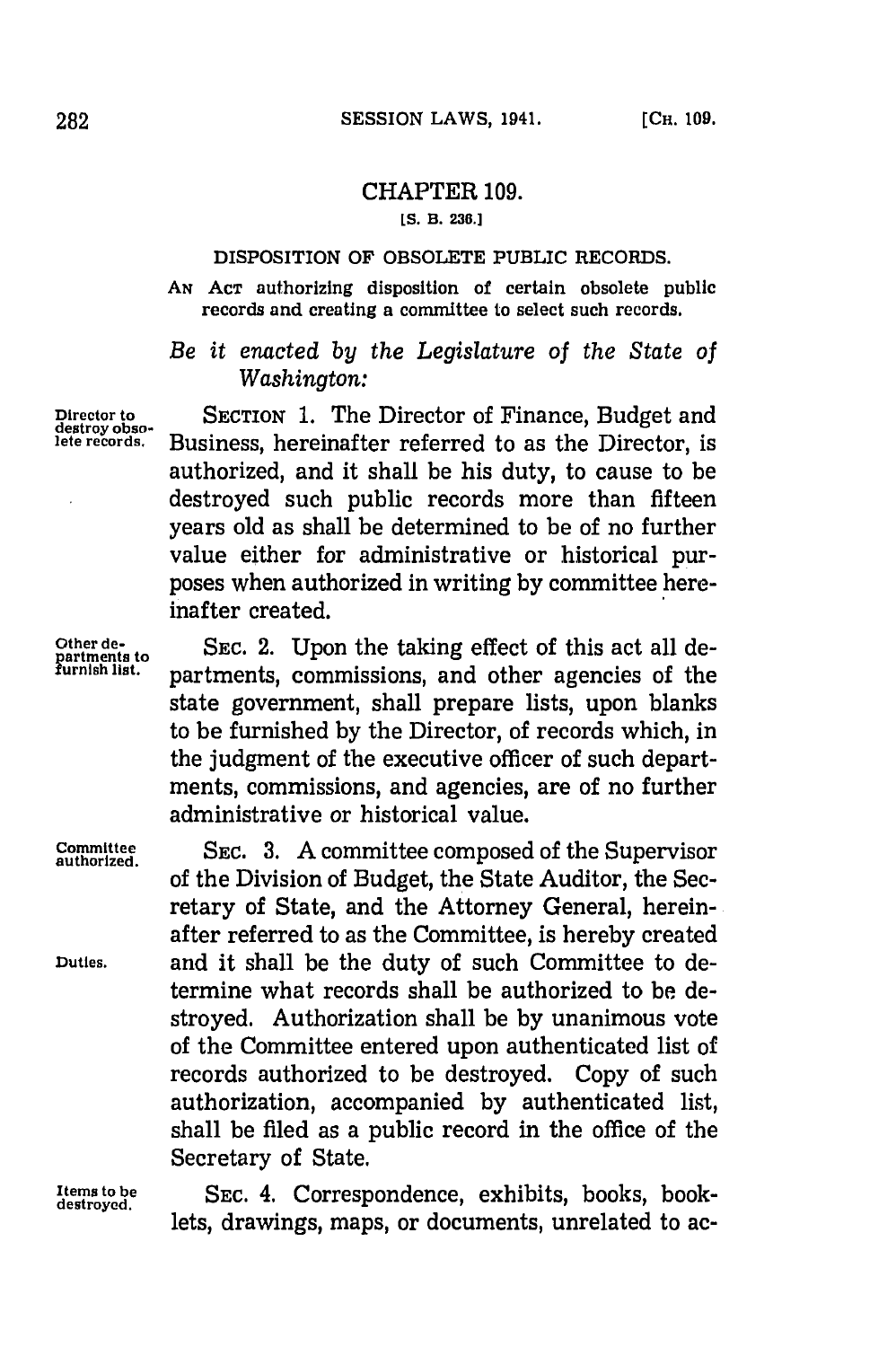counting records shall, before they are ordered to **List to be** be destroyed, be reviewed for the purpose of de- record. termining historical or administrative value by Advisory Committee consisting of the State Librarian, **May maintain as** one representative of the History Department of the **historical.** University of Washington, to be selected **by** the President of such institution, and one member from **Aivisory** the History Department of the Washington State College, similarly selected. Such Advisory Committee shall make its recommendation in writing which shall become a part of the permanent record to be filed as a public document in the office of the Secretary of State.

**SEc. 5.** Members of such Advisory Committee **No salary for** shall serve without additional salary but shall be entitled to actual traveling expense incurred in- **Expenses.** cident to their services which shall be paid from appropriation made for the operation of capitol buildings and grounds.

SEC. 6. All departments, commissions, and other All departagencies of the state, shall cooperate and facilitate **co-operate.** listing of records as provided for in section 2 of this act.

**SEC. 7.** The Director shall arrange for the de- **Destruction.** struction of records as directed **by** the Committee.

**SEC. 8.** In order to provide available space for **Counties and cities author-** the filing and storage of current county and city rec- **ized to destroy old** ords, the various County Auditors and City Clerks **records.** in the State of Washington are hereby given the authority under the provisions set forth herein, to destroy **by** fire, the following old records: Warrants, **Items.** vouchers, tax and other miscellaneous receipts, tax rolls and tax roll accounts, or any other old records that may be approved for destruction in writing, **by** the State Auditor through its Division of Municipal **Approval by** Corporations: *Provided*, That in no instance shall